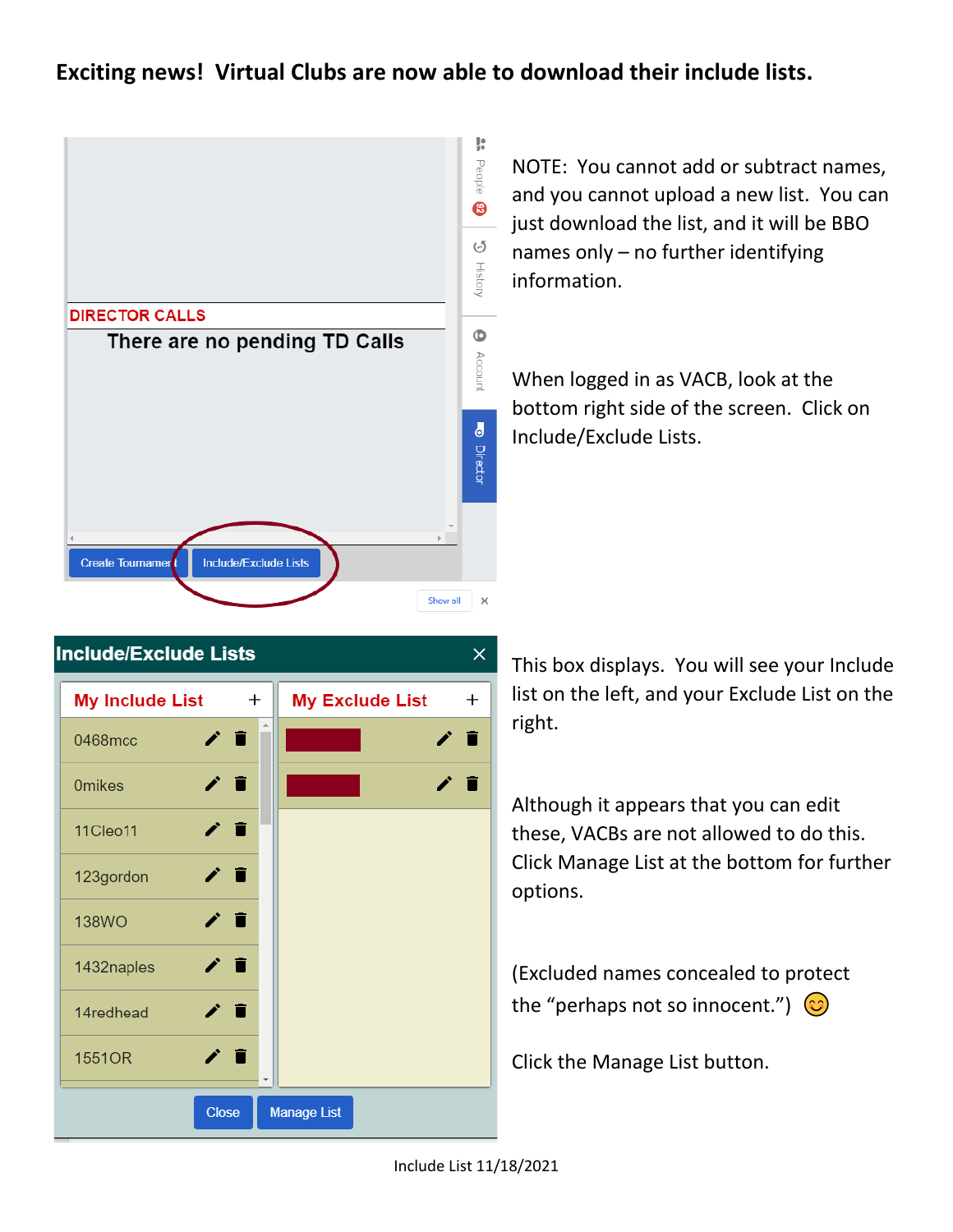|                                                                                |                                             | support@bridgebase.com |  |  |  |
|--------------------------------------------------------------------------------|---------------------------------------------|------------------------|--|--|--|
| Use this screen to upload a list of players to your include and exclude lists. |                                             |                        |  |  |  |
| Usernan e: 123456                                                              |                                             |                        |  |  |  |
| Password:                                                                      |                                             |                        |  |  |  |
|                                                                                |                                             |                        |  |  |  |
|                                                                                | Type: List type is:<br>$\check{ }$          | This should say        |  |  |  |
|                                                                                | Action: Pick an action ↓                    |                        |  |  |  |
|                                                                                | Source file:   Choose File   No file chosen | vacb123456.            |  |  |  |
|                                                                                | Execute                                     |                        |  |  |  |

This box pops  $up$  – and first check to see how it is logging you in. If the screen looks like this, (because your password app has populated this with your VPortal login), you will need to make an edit.

|                                                                                | $\times$               |  |  |  |
|--------------------------------------------------------------------------------|------------------------|--|--|--|
|                                                                                | support@bridgebase.com |  |  |  |
| Use this screen to upload a list of players to your include and exclude lists. |                        |  |  |  |
| Username: vacb123456                                                           |                        |  |  |  |
| Password:                                                                      |                        |  |  |  |
| Type: List type is:<br>$\check{ }$<br>Action: Pick an action $\vee$            | This is correct.       |  |  |  |
| Source file:   Choose File   No file chosen                                    |                        |  |  |  |
| Execute                                                                        |                        |  |  |  |

Add the letters vacb to the front of the club number in the username field.

|           | support@bridgebase.com                                                                                        |  |
|-----------|---------------------------------------------------------------------------------------------------------------|--|
|           | Use this screen to upload a list of players to your include and exclude lists.                                |  |
|           | Username: vacb123456                                                                                          |  |
| Password: |                                                                                                               |  |
| Action:   | Type: List type is:<br>List type is:<br>Include users<br>Source file: Exclude users<br>file chosen<br>Execute |  |

Drop down the "List Type is" and choose the list you wish to download.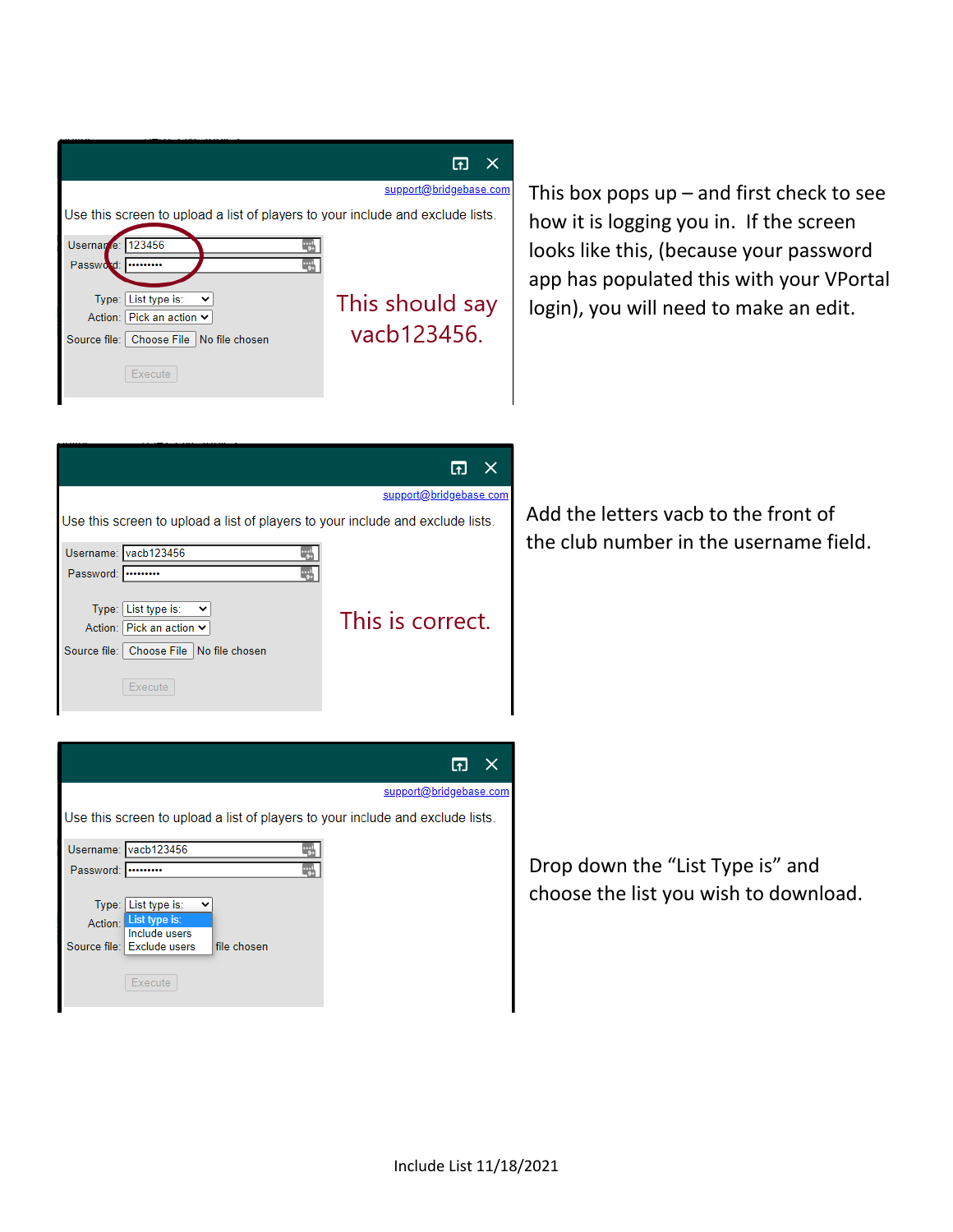| 団<br>$\mathsf{X}$<br>support@bridgebase.com<br>Use this screen to upload a list of players to your include and exclude lists.<br>Username: vacb123456<br>Password:<br>---------<br>Type: Include users $\vee$<br>  Pick an action ∨<br>Action:<br>Pick an action<br>Source file:<br>file chosen<br>Replace<br>Append<br>Remove<br>Download                        | Once you choose the List Type, next<br>choose DOWNLOAD from the Action<br>choices. |
|-------------------------------------------------------------------------------------------------------------------------------------------------------------------------------------------------------------------------------------------------------------------------------------------------------------------------------------------------------------------|------------------------------------------------------------------------------------|
| $\Box$ $\times$<br>support@bridgebase.com<br>Use this screen to upload a list of players to your include and exclude lists.<br>Username: vacb123456<br>Password:<br><br>This is how it<br>Type: Include users $\vee$<br>should look.<br>Action: Download<br>$\checkmark$<br>Source file:   Choose File   No file chosen<br>Now click<br>Execute<br>Execute.       | You are ready to download<br>the list you chose.                                   |
| $\overline{a}$<br>$\times$<br>support@bridgebase.com<br>Use this screen to upload a list of players to your include and exclude lists.<br>Username: vacb123456<br>Password:<br>Type: Include users $\vee$<br>Action: Replace<br>Source file: Choose File No file chosen<br>Execute<br>If you attempt any other Action than<br>Download, you will be unsuccessful. | The only action that a VACB<br>can perform is Download.                            |